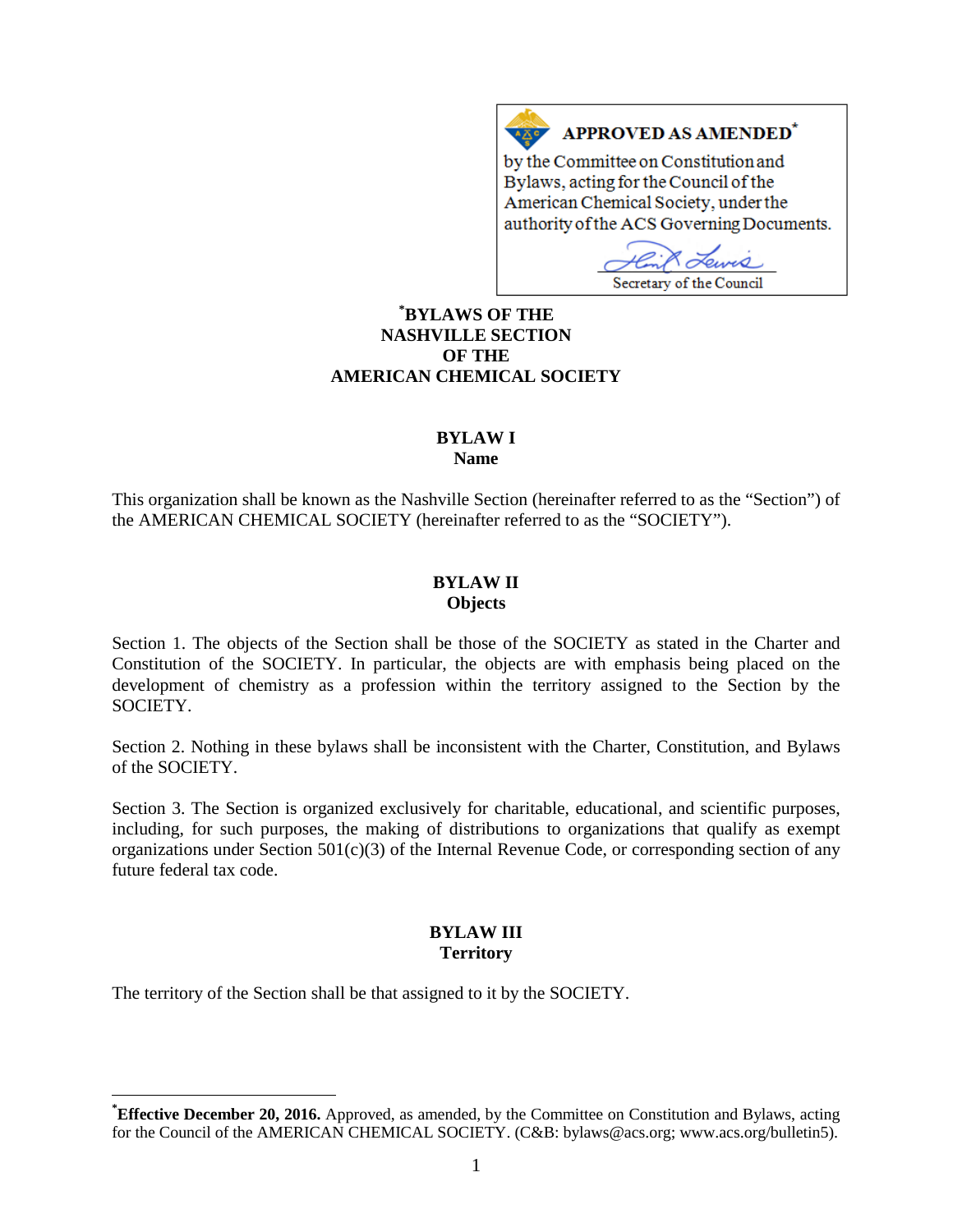### **BYLAW IV Members and Affiliates**

Section 1. The rolls of the Section shall include those MEMBERS and STUDENT MEMBERS (hereinafter collectively referred to as "members") and Society Affiliates of the SOCIETY residing within the territory of the Section provided that any exceptions to this rule shall be made in conformity with the Constitution and Bylaws of the SOCIETY.

Section 2. STUDENT MEMBERS shall be entitled to all privileges of membership except that of holding an elective position of the SOCIETY. STUDENT MEMBERS may not serve as Councilors, Alternate Councilors, or Temporary Substitute Councilors, but they may be appointed as committee chairs.

Section 3. The Section may have Local Section Affiliates as authorized in the Constitution and Bylaws of the SOCIETY. Local Section Affiliates shall retain affiliate status only so long as payment is made of Local Section Affiliate dues of not less than two dollars (\$2.00) per annum. A Local Section Affiliate shall have all the privileges of membership in the Section except for (1) holding an elective position, (2) voting on Articles of Incorporation and bylaws, or (3) voting for Councilor(s) or Alternate Councilor(s). Further, and only if permitted by the SOCIETY's Bylaws, a Local Section Affiliate (1) may vote for an elective position but not for the Councilor(s) or Alternate Councilor(s), (2) may be appointed as a committee chair, and (3) may not serve as a voting member of the Executive Committee.

Section 4. Society Affiliates may be assessed dues in the amount specified by the Executive Committee. Society Affiliates may not (1) hold elective positions, (2) vote on Articles of Incorporation and bylaws of the Section, (3) vote for the Councilor(s) or Alternate Councilor(s) of the Section, or (4) serve as a voting member of its Executive Committee or equivalent policy-making body, but they may be appointed as committee chairs. Further, and only if permitted by the SOCIETY's Bylaws, Society Affiliates may vote for an elective position of the Section but not for the Councilor(s) or Alternate Councilor(s).

Section 5. Members and affiliates shall have such rights and privileges as are accorded them by the Constitution and Bylaws of the SOCIETY and these bylaws.

#### **BYLAW V Officers, Executive Committee, and Councilors**

Section 1. The officers of the Section shall be MEMBERS of the SOCIETY and the Section and shall consist of the Chair, Chair-Elect, Secretary, and Treasurer. The Secretary and Treasurer positions may be held by the same person.

Section 2. The Executive Committee shall be the governing body of the Section and as such shall have full power to conduct, manage, and direct the business and affairs of the Section in accordance with the Constitution and Bylaws of the SOCIETY and these bylaws. The Executive Committee shall consist of the officers of the Section, the Immediate Past Chair, the Councilors, and Alternate Councilors, and as non-voting members, the chairs of the standing committees.

Section 3. Elected officers of the Section shall serve for a term of one year beginning on January 1 or until their successors are elected. At the end of the Chair-Elect's term of office, the Chair-Elect shall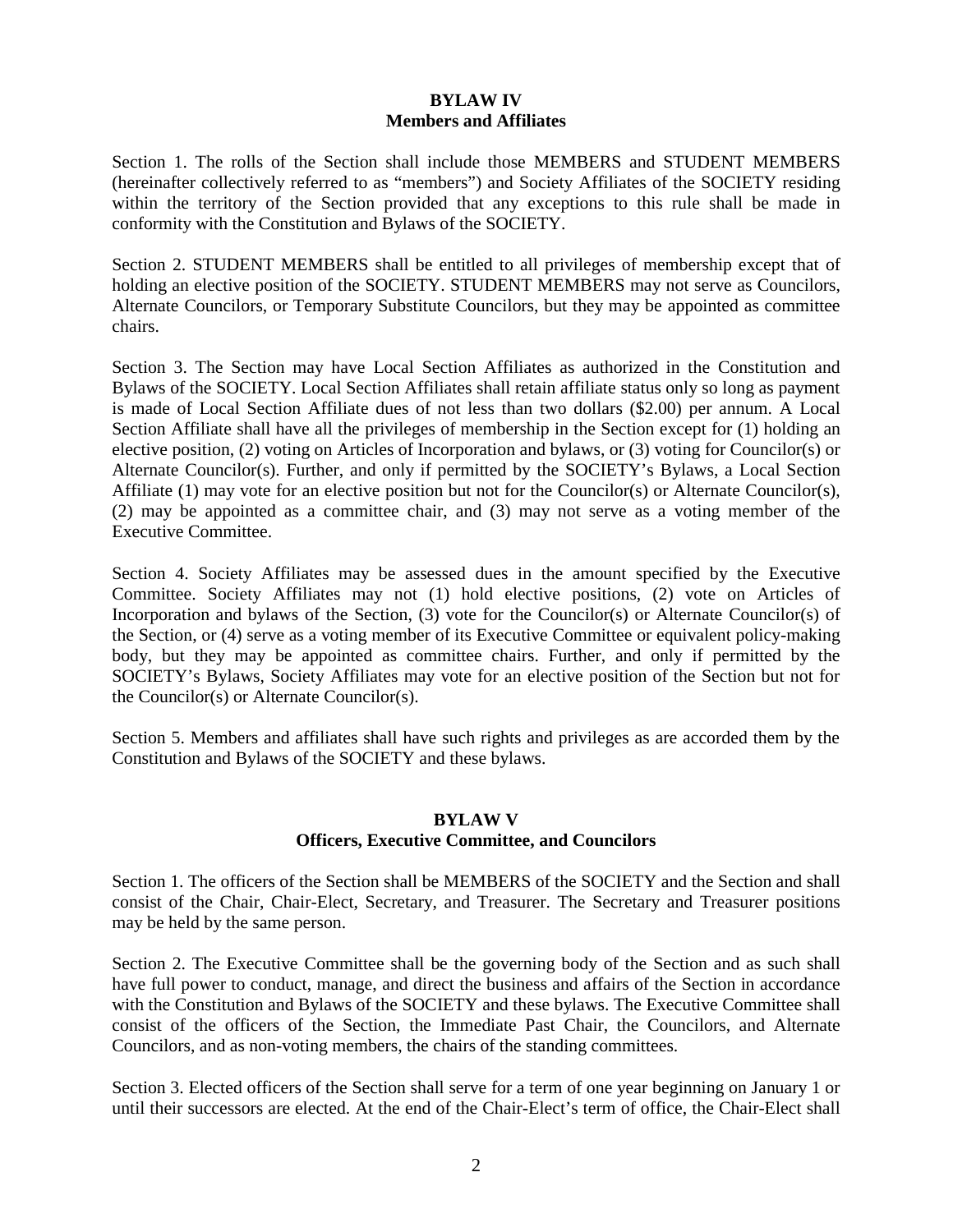succeed to the office of Chair. With the exception of the Chair and Chair-Elect, the incumbent of any position is eligible for reelection.

Section 4. The duties of the officers shall be such as usually pertain to their offices, together with those required by these bylaws and by the Constitution and Bylaws of the SOCIETY, and such other duties as may be assigned to them from time to time by the Executive Committee.

- a. The duties of the Chair shall be to preside at meetings of the Executive Committee, to carry into effect the decisions and recommendations of that Committee, to preside at meetings of the Section to conduct governance business, to appoint all committee chairs and committee members except as stated elsewhere in these bylaws, and to carry out the duties required by the Constitution and Bylaws of the SOCIETY.
- b. The duties of the Chair-Elect shall be to assist the Chair with the direction and management of the Section. In the absence of the Chair, the duties of the office shall devolve upon the Chair-Elect.
- c. The duties of the Secretary shall be to keep a record of the minutes of the meetings of the Section and of the Executive Committee, to maintain a list of members and affiliates, to send to members and affiliates such notices as the business of the Section may require, to submit a report to the Section at its annual meeting, and to carry out the duties required by the Constitution and Bylaws of the SOCIETY and elsewhere in these bylaws. The Secretary shall preside over meetings in the absence of both the Chair and Chair-Elect.
- d. The Treasurer shall have charge of the funds of the Section, keep an accurate record of all receipts and disbursements, receive dues, and make those disbursements approved by the Executive Committee. The Treasurer shall render an account of all transactions and of the financial condition of the Section to the Executive Committee at times set by the Committee, and shall submit such reports as are required by the Constitution and Bylaws of the SOCIETY.

Section 5. Vacancies

- a. In the event of a vacancy in the office of Chair, the Chair-Elect shall assume the duties of Chair for the remainder of the term. In such case, the Chair-Elect moving into the position of Chair shall also hold that position during the normal term as Chair as part of the leadership transition.
- b. All other vacancies, except for Councilors and Alternate Councilors, shall be filled by majority vote of the Executive Committee through interim appointment for the period up to the next annual election. At that time, the procedures for election as outlined in the bylaws of the Section shall be followed.
- c. An interim appointee to the vacated office of Chair-Elect shall not automatically succeed to the office of Chair. At the next election, both a Chair and a Chair-Elect shall be elected.

Section 6. Councilors, Alternate Councilors, and Temporary Substitute Councilors

a. The Section shall have Councilors and Alternate Councilors as provided in the Constitution and Bylaws of the SOCIETY. The Section's Councilors and Alternate Councilors shall carry out those duties assigned to them by the Constitution and Bylaws of the SOCIETY. In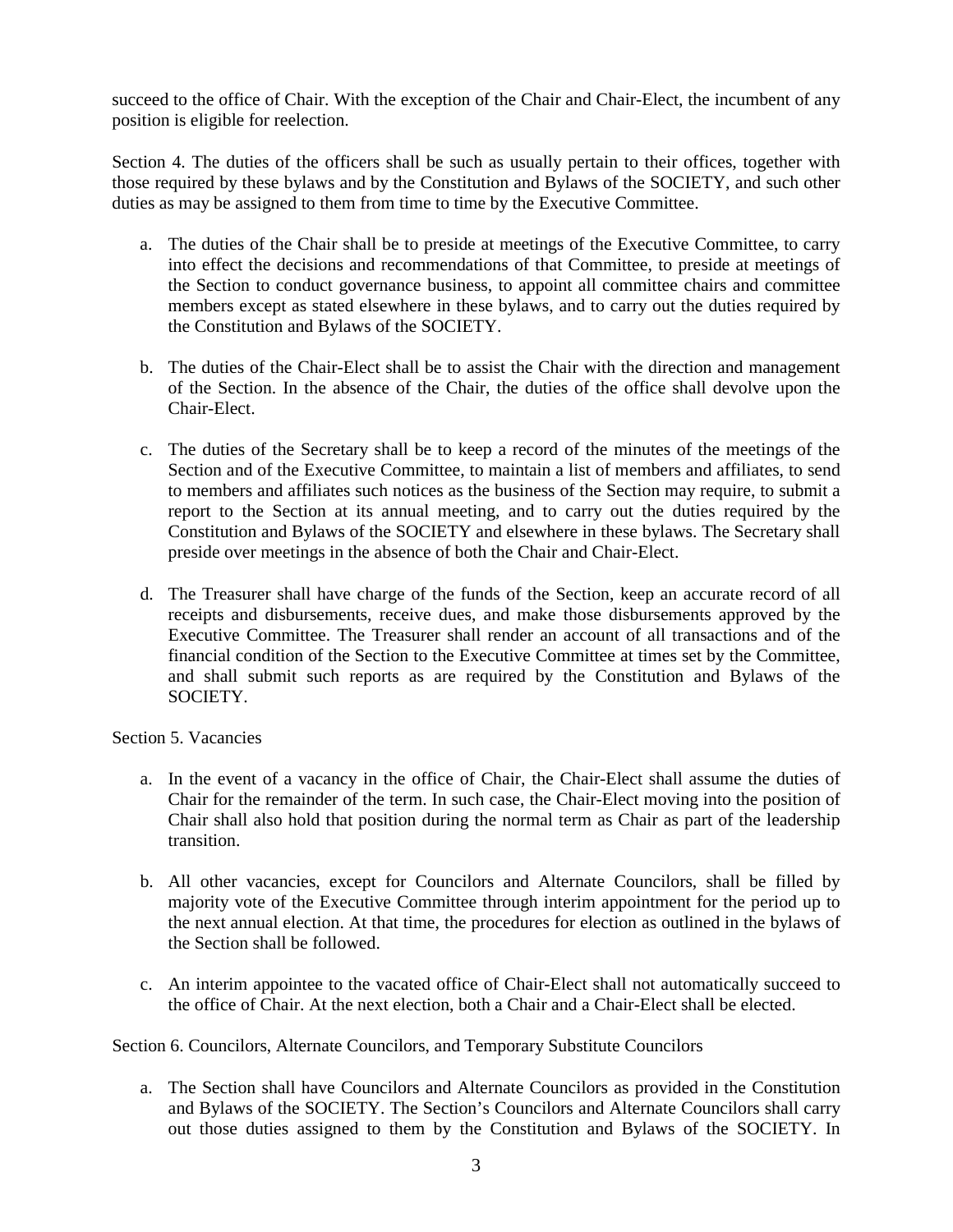particular, the Councilors (or Alternate Councilors or Temporary Substitute Councilor if so designated to serve in place of the Councilor for a particular meeting), shall attend meetings of the Council of the SOCIETY and represent the Section at such meetings.

- b. Councilors and Alternate Councilors shall be elected by ballot from among the MEMBERS for three-year terms beginning January 1. Reelection is permissible. Councilors shall be elected in separate years, whenever possible, to provide for a rotation of terms in accordance with the Constitution of the SOCIETY. A partial term of one or two years shall be used whenever necessary to establish or to restore rotation of three-year terms provided that the Councilor and/or Alternate Councilor agree to the partial term before the election.
- c. In the event that a Councilor is unable to attend a specified meeting of the Council of the SOCIETY, the Chair of the Section shall appoint one of the Alternate Councilors to serve as Councilor at the specified meeting. Such appointment of an Alternate Councilor shall be for only one meeting.
- d. If every Councilor and Alternate Councilor of the Section will be absent from a Council meeting, thus leaving the Section without representation at such meeting, the Executive Committee may designate one MEMBER of the Section as a Temporary Substitute Councilor in accordance with the Bylaws of the SOCIETY.
- e. The Executive Committee shall designate one or more Councilors to be disqualified under the SOCIETY's Bylaw provisions for reallocation of Councilors among the Sections.
- f. Any vacancy in the position of Councilor or Alternate Councilor shall be filled for the remainder of the unexpired term at the time of the next annual election. The vacancy may be filled until the next annual election by appointment by the Executive Committee.

#### **BYLAW VI Manner of Election**

Section 1. The election of officers shall be conducted either by a ballot distributed to the members of the Section in accordance with the Bylaws of the SOCIETY or at a regular meeting of the Section provided there is a quorum present as described elsewhere in these bylaws. Further, and only if permitted by the SOCIETY's Bylaws and elsewhere in these bylaws, Local Section Affiliates and Society Affiliates may vote either by ballot or at a regular meeting of the Section for an elective position of the Section other than for Councilors and Alternate Councilors. Councilors and Alternate Councilors shall be elected by a ballot distributed to all members of the Section; affiliates may not vote for Councilors, and Alternate Councilors.

Section 2. In September of each year, the Nomination Committee shall report to the membership its nominations for each office to be filled. Prior to October 15, any member or affiliate of the Section may, in writing or from the floor at a meeting, nominate additional candidates for office, provided that the candidates are MEMBERS of the Section as required elsewhere in these bylaws, if the nomination is seconded by another member or affiliate. Nominations so made shall be equally valid as those from the Nomination Committee. All candidates nominated shall have indicated willingness to serve if elected.

Section 3. When a ballot is used, the candidates for each office and for Councilor(s)/Alternate Councilor(s) shall be listed in an order to be selected by lot on a ballot to be distributed by November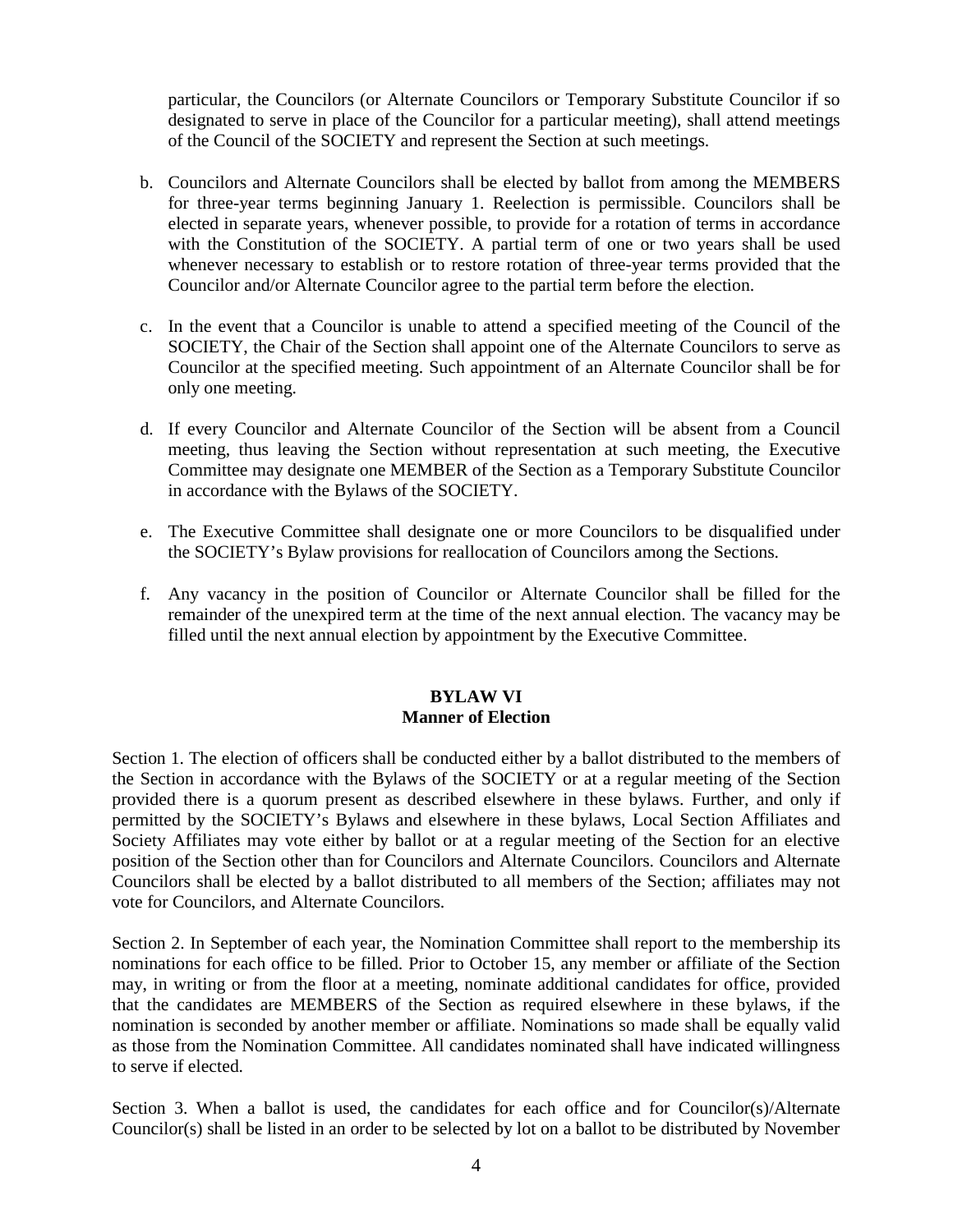1, only to eligible voters as noted above except that affiliates may not vote for Councilor(s)/Alternate Councilor(s). The ballot shall provide for a write-in candidate for each position to be filled. A paper ballot shall be provided to any member who requests it.

Section 4. The ballots shall be tabulated and validated not later than November 15. Except as noted below, the candidate for each position receiving the largest number of votes shall be declared elected. The Executive Committee may decide that for Councilor(s), the candidate(s) who receive the majority of votes shall be declared elected as Councilor(s); the candidate(s) who get the next largest number of votes shall be declared elected as Alternate Councilor(s). In case of a tie vote for any position, the Executive Committee, by ballot, shall elect from among the candidates who share the tie vote; the candidate receiving the largest number of votes shall be declared elected.

Section 5. The results shall be announced by the Section Chair or his or her designee as soon as possible after the election, and also published in the Section's newsletter and/or on the Section's website soon thereafter. The results shall be certified to the Executive Director of the SOCIETY not later than December 1.

Section 6. In accordance with the SOCIETY's Bylaws, balloting procedures should ensure fair balloting that is open to all eligible members, protection against fraudulent balloting, and the timely reporting and archiving of balloting results.

#### **BYLAW VII Recall of Elected Officials**

Section 1. The elected officials of the Section (officers and elected Executive Committee members, except not Councilors and Alternate Councilors) are subject to recall for neglect of duties or conduct injurious to the SOCIETY. Recall procedures are not applicable to Councilors and Alternate Councilors. However, only if permitted by the SOCIETY's Bylaws, Councilors and Alternate Councilors may be removed from office for neglect of their duties, misconduct, conduct that tends to injure the SOCIETY or the unit they represent, conduct that tends to adversely affect the reputation of the SOCIETY, or conduct that is contrary to or destructive of the SOCIETY's objects, according to procedures promulgated by the Council Policy Committee and approved by the Council.

Section 2. The recall of an official shall be initiated when a signed petition, indicating in writing the specific charges and reasonable substantiating evidence, is submitted to the Chair from at least five members of the Section. In the event the Chair is the official in question, the Chair-Elect shall receive the petition and shall assume the duties of the Chair with respect to this issue until the issue is resolved.

Section 3. The Chair shall, without delay, determine that the petitioners are aware of the gravity of their actions and the procedures to be followed. The Chair shall seek an alternate resolution to the problem and a withdrawal of the petition at this time. In the absence of a resolution to the problem, the Chair shall notify the members of the Executive Committee and call a special meeting within thirty days.

a. The Executive Committee shall promptly continue the recall process or dismiss the petition as ill-founded or find an alternate resolution to the problem. The Chair shall promptly inform the petitioners and the official of the decision of the Executive Committee. If no contact with the official can be made after a reasonable effort, the Executive Committee may remove the official in question with a two-thirds (2/3) vote of the remaining members.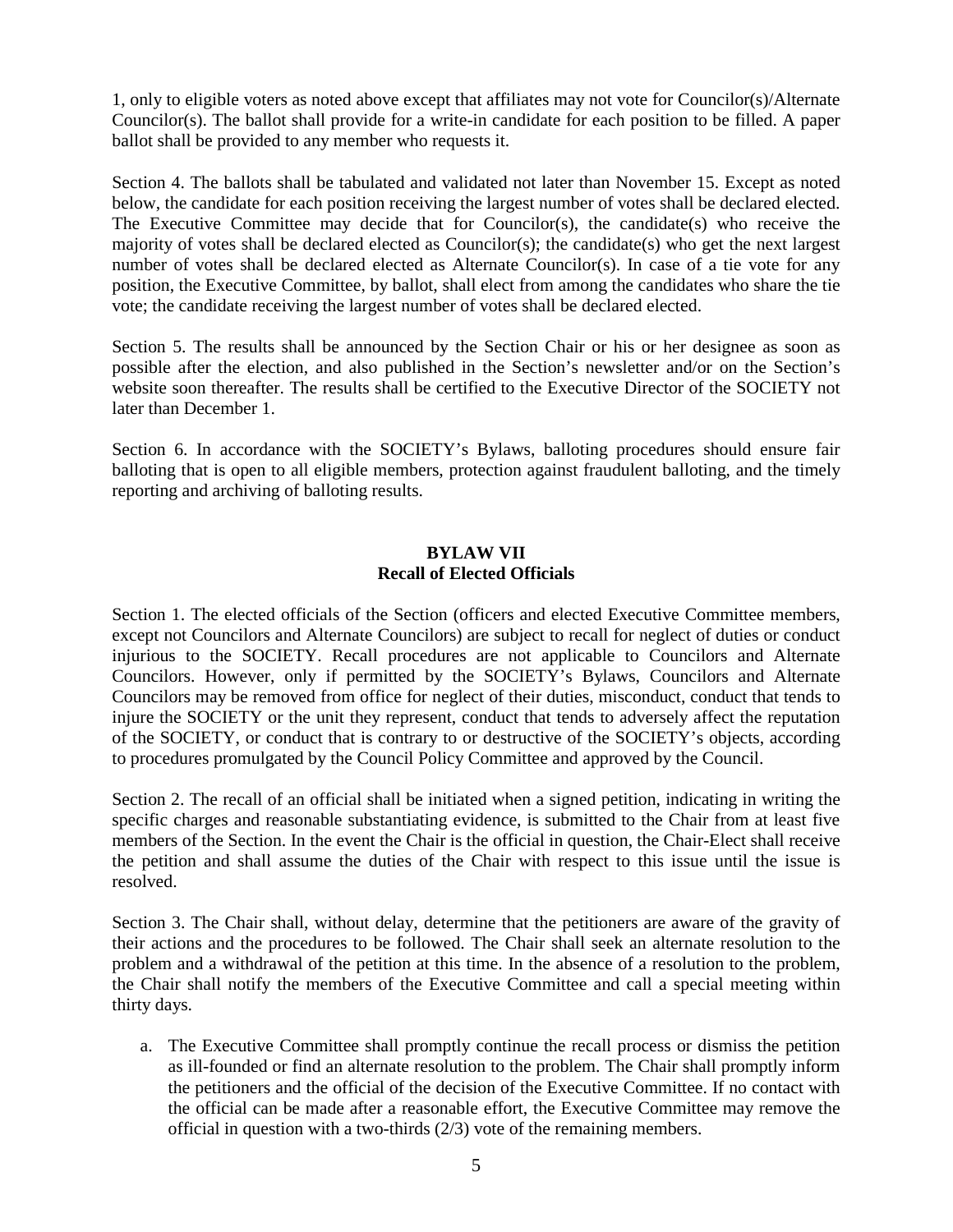- b. If the proceedings continue:
	- (1) The Chair shall assign the duties of the official to another qualified MEMBER of the Section until the issue is resolved.
	- (2) The official shall be offered an opportunity to answer the allegations in the petition before the Executive Committee. A certified letter shall be sent to the last known address on the official SOCIETY membership roll. Upon notification, the official shall have thirty days to make a written response to the allegations.
	- (3) The Executive Committee shall decide whether or not to proceed after studying the official's response. The Chair shall inform the official and the petitioners of the decision of the Executive Committee. If the Executive Committee decides that the proceedings shall continue, the official shall choose one of the following options:
		- (a) The official may resign.
		- (b) The official may request a recall vote. Section members shall be informed, through brief written statements prepared by the Executive Committee and the official, of the issues involved with the recall vote. Both statements shall be distributed to the members with the ballot. A paper ballot shall be provided to any member who requests it. At least two-thirds (2/3) of votes cast shall be required for the official to be removed from office. The membership shall be informed of the results of the recall vote.
		- (c) The official may request a hearing and a recall vote by the remaining members of the Executive Committee. At least two-thirds (2/3) vote of the remaining members of the Executive Committee shall be required to recall the official.
		- (d) The official may choose not to respond and thus forfeit the position.

Section 4. The vacancy provisions of these bylaws shall be used to fill a vacancy caused by a recall process. The Executive Director of the SOCIETY shall be informed of the recall and the filling of the vacancy.

#### **BYLAW VIII Committees**

Section 1. The Executive Committee shall establish committees as necessary for the proper operation of the Section. All committee members shall be members and/or affiliates of the SOCIETY and the Section.

Section 2. The Section shall have the following standing committees: Nomination, Education/Public Relations, Employment/Career Services, Environmental and Sustainability, Government Affairs, Membership/Awards, Minority Affairs, and Women Chemists.

#### **BYLAW IX Meetings**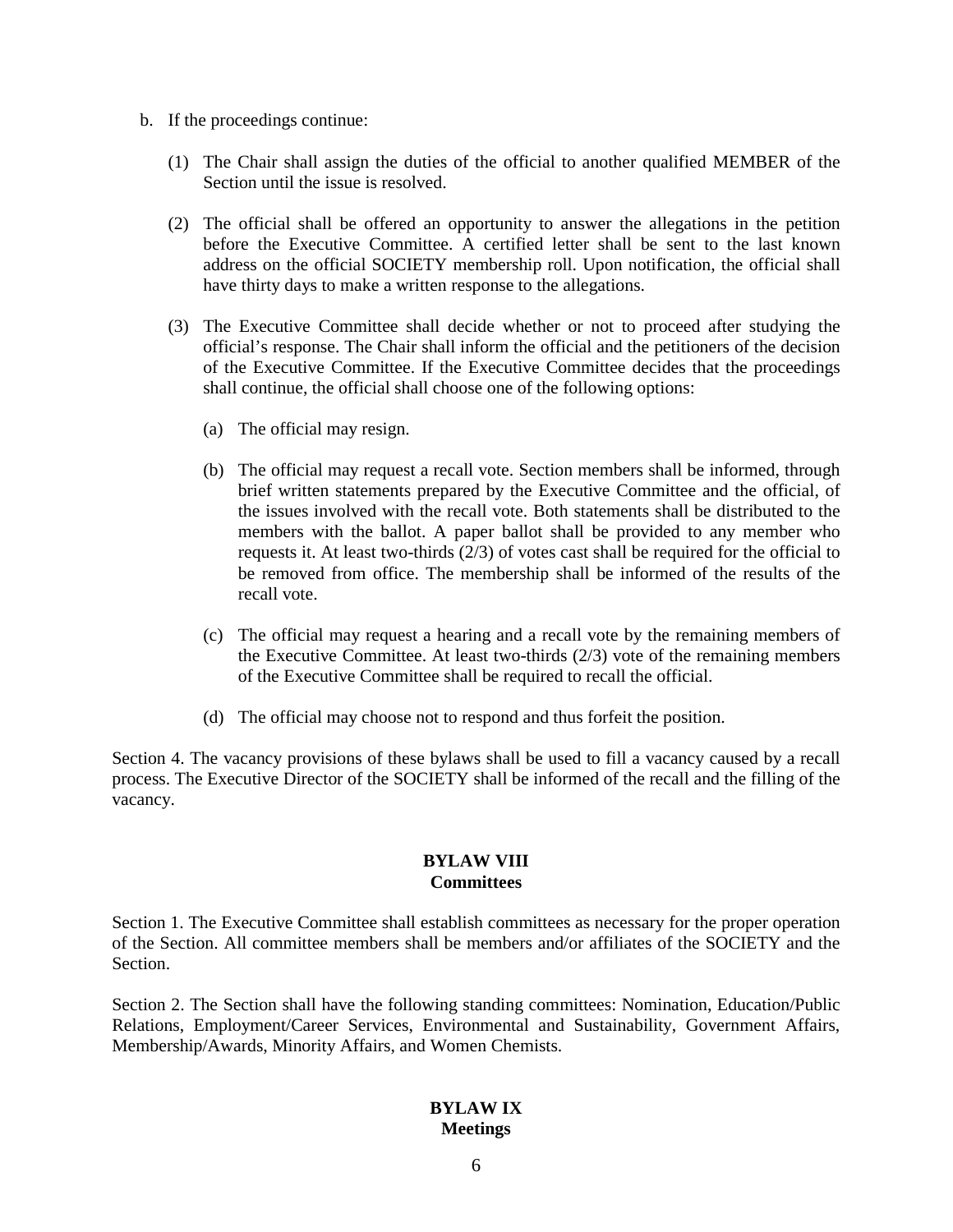Section 1. The Executive Committee shall designate the times and places of the Section's meetings as it finds necessary or desirable for the proper functioning of the Section. The Section shall hold at least one meeting annually to conduct governance business; however, this requirement may be modified by the Executive Committee.

Section 2. The Executive Committee shall set the order of business for meetings of the Section to conduct governance business. The order of business may be suspended by a majority vote of the members present.

Section 3. The Section may hold special meetings to conduct governance business upon the written request of a majority of the Executive Committee or upon the written request of 15 members of the Section. To be valid, such request shall be received by the Secretary at least ten days before the date requested for the meeting and shall state the exact nature of the business to be transacted. No other business shall transpire at such meetings.

Section 4. Meetings of the Executive Committee and meetings of the Section to conduct governance business, with the approval of the Executive Committee, may be held by means of electronic communications technology that permits those in attendance to read or hear the proceedings substantially concurrently with their occurrence, to vote on matters submitted, to pose questions, and to make comments.

Section 5. The Executive Committee shall meet upon due notice either at the call of the Chair or upon request of a majority of its members. A quorum for an Executive Committee meeting shall consist of a majority of the voting members of the Committee. In the absence of a quorum, called meetings of the Executive Committee shall adjourn to a specific date.

Section 6. Due notice of the Section's meetings, not including committee meetings, shall be sent to each member and affiliate of the Section. A quorum for the transaction of governance business at such a Section meeting shall consist of 15 members of the Section. No governance business shall be conducted in the absence of a quorum.

Section 7. The fee for registration at any special meeting shall be decided by the Executive Committee in accordance with the Constitution of the SOCIETY.

Section 8. The most recent edition of *Robert's Rules of Order Newly Revised* shall be the parliamentary authority for all matters not covered in these bylaws or in the SOCIETY's documents.

#### **BYLAW X Finances**

Section 1.

- a. Members of the Section may be assessed voluntary Local Section dues in an amount set by the Executive Committee. The Executive Committee shall have the option to waive or discount dues for STUDENT MEMBERS and for others as provided in the SOCIETY's Bylaws for waived or discounted dues.
- b. Society Affiliates shall be assessed annual dues in an amount set by the Executive Committee.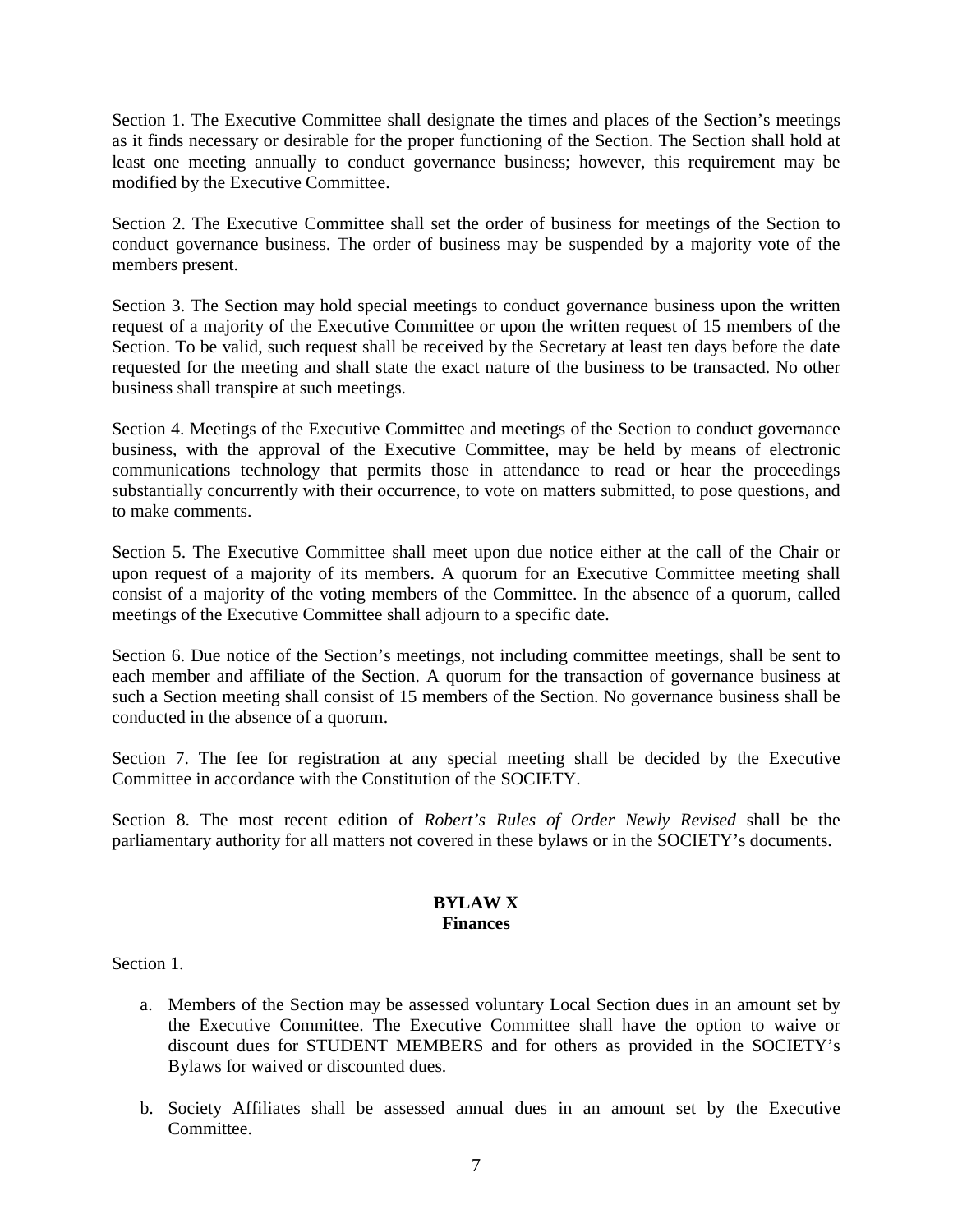c. The annual dues of Local Section Affiliates shall be determined by the Executive Committee in accordance with the Constitution and Bylaws of the SOCIETY, and as mentioned elsewhere in these bylaws.

Section 2. The Section may raise or collect funds to be expended for local purposes, and may have the entire management and control of such funds insofar as such management and control shall not conflict with any provision of these bylaws or with the Constitution or Bylaws of the SOCIETY.

Section 3. The Section may receive donations or bequests made to it, and may expend or invest the same on behalf of the Section. Such expenditures or investments shall be made by the Treasurer of the Section upon authorization by the Executive Committee.

Section 4. An annual audit of the books of the Treasurer and of any other transactions regarding the Section's funds shall be conducted by two or more disinterested members or individuals, appointed by the Executive Committee. The audit report shall be submitted to the Executive Committee by February 28.

## **BYLAW XI Affiliation with Other Technical Organizations**

Section 1. The Section may affiliate with other technical organizations operating within the territory of the Section provided that such affiliation does not contravene the Charter, Constitution, Bylaws, or Regulations of the SOCIETY. Such affiliation must be approved by the Executive Committee of the Section, by confirmation by the Council Committee on Constitution and Bylaws, and in compliance with the specific requirements of the Bylaws of the SOCIETY.

Section 2. The affiliation with the technical organization shall become effective upon authorization by the Executive Committee of the Section, by the Council Committee on Local Section Activities, and by confirmation by the Council Committee on Constitution and Bylaws.

Section 3. The Executive Committee may terminate the affiliation with any technical organization by notifying, in writing, the governing body of the technical organization. The technical organization may terminate the affiliation upon written notice to the Section's Executive Committee. Affiliations shall terminate after five years unless reauthorized by the Executive Committee. The term of each subsequent reauthorization shall not exceed five years.

#### **BYLAW XII Amendments**

Section 1. A petition to amend the bylaws may be initiated by the Executive Committee or by petition signed by at least 15 members of the Section. If the proposed amendment is approved by the Executive Committee, if practical, it shall be submitted to the SOCIETY's Committee on Constitution and Bylaws for review.

Section 2. The Executive Committee will then incorporate all the required changes and either accept or reject any recommended changes that are suggested by the Committee on Constitution and Bylaws. The revised bylaws shall then be submitted to the Section members for adoption. This may